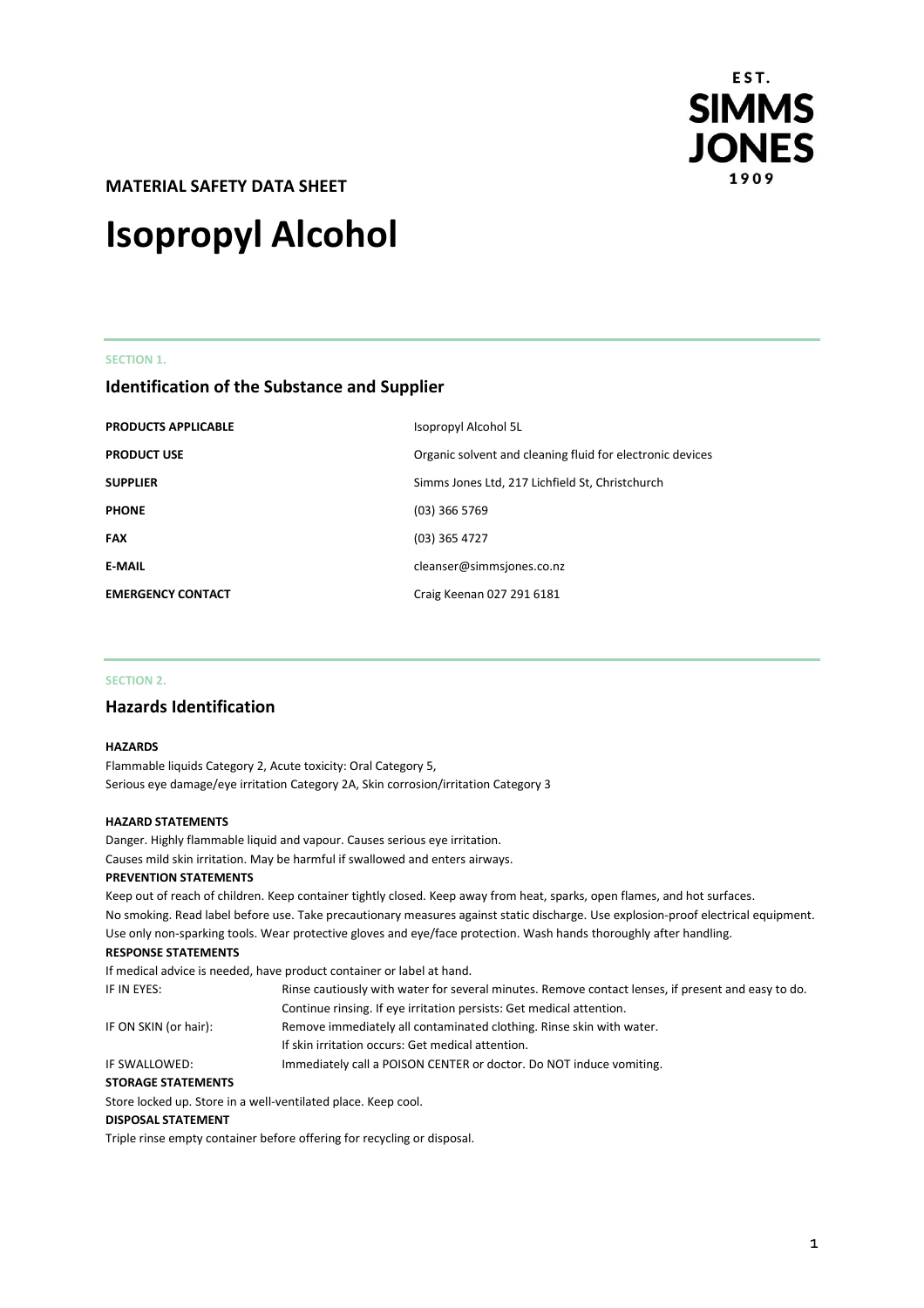# **SECTION 3.**

# **Composition and Information on Ingredients**

| <b>INGREDIENT</b> | <b>PROPORTION</b> | <b>CAS NUMBER</b> |
|-------------------|-------------------|-------------------|
| Isopropyl Alcohol | 100%              | 67-63-0           |

#### **SECTION 4.**

# **First Aid Measures**

| IF IN EYES:           | Rinse cautiously with water for several minutes. Remove contact lenses, if present and easy to do.<br>Continue rinsing. If eye irritation persists: Get medical attention. |
|-----------------------|----------------------------------------------------------------------------------------------------------------------------------------------------------------------------|
| IF ON SKIN (or hair): | Remove immediately all contaminated clothing. Rinse skin with water.<br>If skin irritation persists: Get medical attention.                                                |
| IF SWALLOWED:         | Immediately call a POISON CENTER or doctor. Do NOT induce vomiting.                                                                                                        |

# **SECTION 5.**

# **Fire-Fighting Measures**

| EXTINGUISHING MEDIA             | Foam, carbon dioxide, dry powder, or water spray                           |
|---------------------------------|----------------------------------------------------------------------------|
| <b>COMBUSTION PRODUCTS</b>      | Carbon dioxide and water                                                   |
| <b>FIRE-FIGHTING PROCEDURES</b> | Use a flame-retardant coat, helmet with face shield, gloves, rubber boots, |
|                                 | and a self-contained breathing apparatus.                                  |

# **SECTION 6.**

# **Accidental Release Measures**

| <b>EMERGENCY PROCEDURES</b>      | Remove all ignition sources                                         |
|----------------------------------|---------------------------------------------------------------------|
| <b>ENVIRONMENTAL PRECAUTIONS</b> | No special precautions required                                     |
| <b>SPILL CONTROL</b>             | Ventilate area. Remove ignition sources. Wear protective equipment. |
|                                  | Apply sand or inert absorbent material. Sweep up and dispose.       |

#### **SECTION 7.**

# **Handling and Storage**

#### **HANDLING PRECAUTIONS**

Keep out of reach of children. Keep container tightly closed. Keep away from heat, sparks, open flames, and hot surfaces. No smoking. Read label before use. Take precautionary measures against static discharge. Use explosion-proof electrical equipment. Use only non-sparking tools. Wear protective gloves and eye/face protection. Wash hands thoroughly after handling.

# **STORAGE**

Store locked up. Store in a well-ventilated place. Keep cool.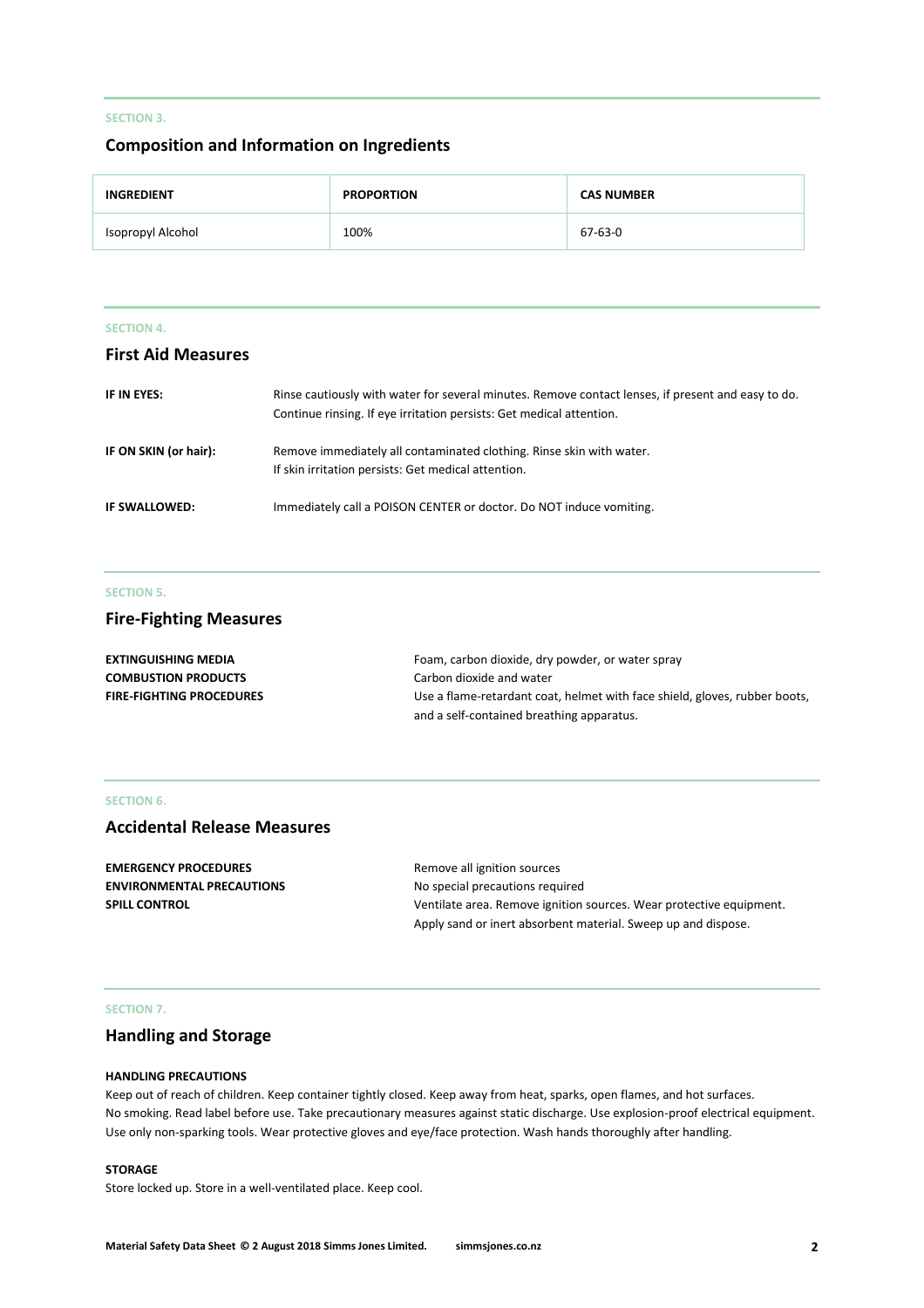# **SECTION 8.**

# **Exposure Controls/Personal Protection**

**PROTECTIVE GLOVES** Nitrile rubber or PVC

**EXPOSURE LIMITS** 8 h TWA = 490 mg/m<sup>3</sup> 15 min STEL =  $980 \text{ mg/m}^3$ **ENGINEERING CONTROLS** Ensure ventilation is adequate **RESPIRATORY PROTECTION** Full-face-piece positive-pressure air-supplied respirator **EYE PROTECTION** Splash-proof goggles or full-face-shield

# **SECTION 9.**

# **Physical and Chemical Properties**

| APPEARANCE                              | Clear colourl             |
|-----------------------------------------|---------------------------|
| <b>ODOUR</b>                            | Mild alcohol              |
| <b>ODOUR THRESHOLD</b>                  | Not Available             |
| pН                                      | Not Applicab              |
| <b>MELTING POINT/FREEZING POINT</b>     | $-88.59C$                 |
| <b>INITIAL BOILING POINT</b>            | 82ºC                      |
| <b>FLASH POINT</b>                      | 12ºC (closed              |
| <b>FLAMMABILITY</b>                     | Flammable                 |
| <b>LOWER FLAMMABILITY LIMIT</b>         | 2% by volum               |
| <b>UPPER FLAMMABILITY LIMIT</b>         | 12.7% by vol              |
| <b>VAPOUR PRESSURE</b>                  | 6.0 kPa at 25             |
| <b>VAPOUR DENSITY</b>                   | 2.1                       |
| <b>RELATIVE DENSITY</b>                 | 0.79 at 20°C              |
| <b>SOLUBILITY</b>                       | Completely r              |
| PARTITION CO-EFFICIENT: n-OCTANOL/WATER | $log P_{\text{OW}} = 0.0$ |
| <b>AUTO-IGNITION TEMPERATURE</b>        | 399ºC                     |
| <b>DECOMPOSITION TEMPERATURE</b>        | Not Determi               |
| KINEMATIC VISCOSITY                     | $1.1x10^{-6}m^2/s$        |
|                                         |                           |

**Clear colourless liquid Mild alcohol Not Available Not Applicable** 12ºC (closed cup) **Flammable** 2% by volume 12.7% by volume **6.0 kPa at 25°C RELATIVE DENSITY** 0.79 at 20ºC Completely miscible with water  $log P_{OW} = 0.05$ **Not Determined** 

# **SECTION 10.**

# **Stability and Reactivity**

**REACTIVITY REACTIVITY Reacts** with strong oxidisers and peroxides

HAZARDOUS DECOMPOSITION PRODUCTS Oxides of carbon

**STORAGE CONDITIONS** Store locked up. Store in a well-ventilated place. Keep cool. **INCOMPATIBLE SUBSTANCES** Strong oxidisers, peroxides, acids, acetylene, chlorinr, ethylene oxide, sulphuric acid, isocyanates, and aluminium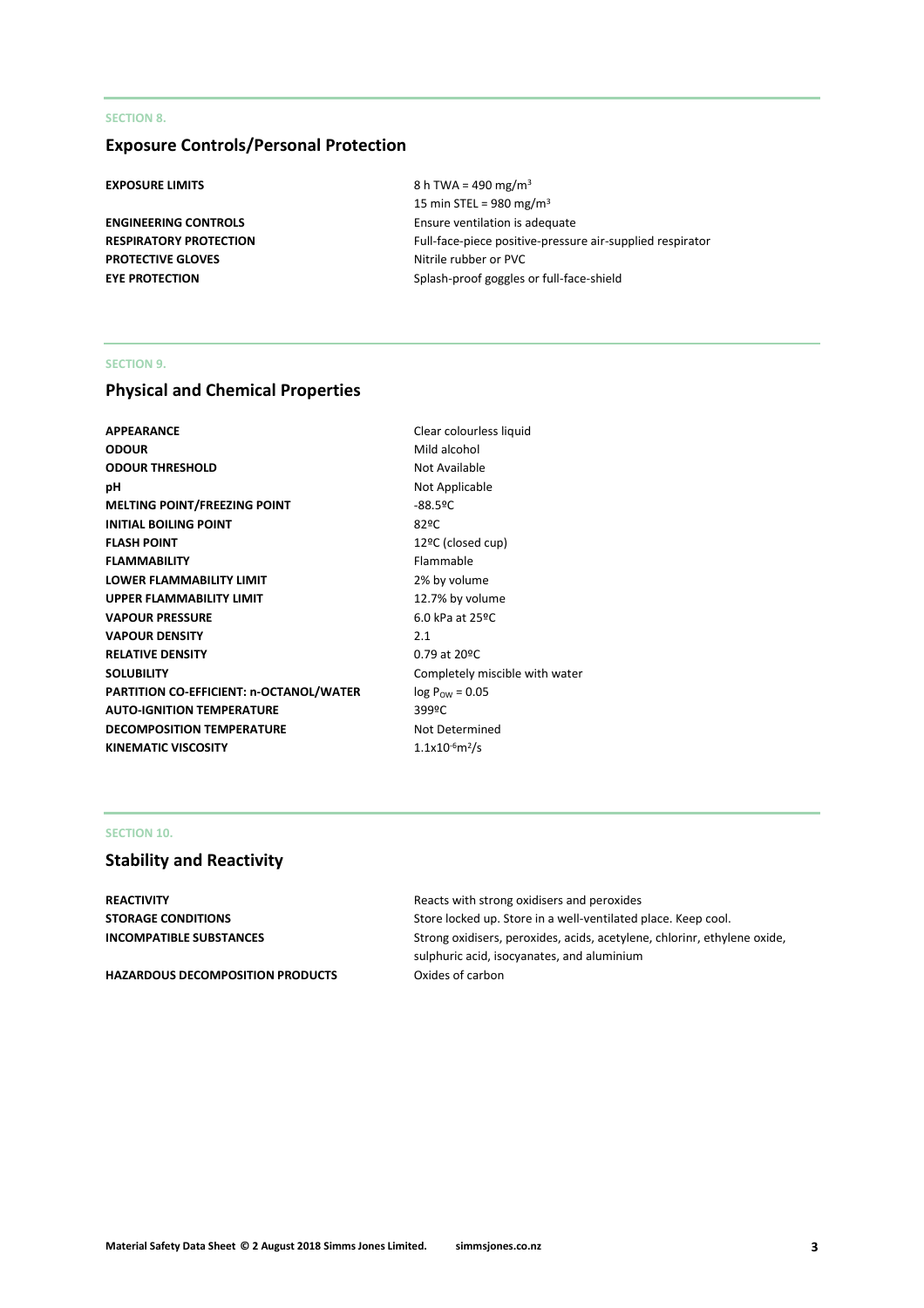# **SECTION 11.**

# **Toxicological Information**

| ACUTE TOXICITY                                                                   | May cause nausea, stomach pain, and vomiting                                                                          |
|----------------------------------------------------------------------------------|-----------------------------------------------------------------------------------------------------------------------|
| <b>SKIN CORROSION/IRRITATION</b>                                                 | Causes mild skin irritation                                                                                           |
| <b>SERIOUS EYE DAMAGE/IRRITATION</b>                                             | Causes serious eye irritation                                                                                         |
| <b>RESPIRATORY OR SKIN SENSITISATION</b>                                         | No sensitisation                                                                                                      |
| <b>GERM CELL MUTAGENICITY</b>                                                    | No data available                                                                                                     |
| <b>CARCINOGENICITY</b>                                                           | Not carcinogenic                                                                                                      |
| <b>REPRODUCTIVE TOXICITY</b>                                                     | No reproductive toxicity                                                                                              |
| <b>SPECIFIC TARGET ORGAN TOXICITY</b>                                            |                                                                                                                       |
| <b>-SINGLE EXPOSURE</b>                                                          | Respiratory tract irritation                                                                                          |
| -REPEATED EXPOSURE                                                               | No specific organ toxicity                                                                                            |
| <b>ASPIRATION HAZARD</b>                                                         | May be harmful if swallowed and enters airways                                                                        |
| <b>TOXICITY</b>                                                                  |                                                                                                                       |
| <b>ORAL</b>                                                                      |                                                                                                                       |
| STUDY: Mouse, LD <sub>50</sub>                                                   |                                                                                                                       |
| VALUE: 3600 mg/kg                                                                |                                                                                                                       |
|                                                                                  | SOURCE: HYSAAV. (V/O Mezhdunarodnaya Kniga, 113095 Moscow, USSR) V.1- 1936- (43(1), 8, 1978). [RTECS]                 |
| <b>SKIN IRRITATION</b>                                                           |                                                                                                                       |
| <b>SPECIES: Rabbit</b>                                                           |                                                                                                                       |
| <b>RESULT: Mild</b>                                                              |                                                                                                                       |
|                                                                                  | REFERENCE SOURCE: National Technical Information Service. (Springfield, VA 22161). (AD-A106-944). [RTECS]             |
| <b>EYE IRRITATION</b>                                                            |                                                                                                                       |
| <b>SPECIES: Rabbit</b>                                                           |                                                                                                                       |
| RESULT: Mild. Graded 4 on scale of 1-10 (10 being the most severe) after 24 hrs. |                                                                                                                       |
|                                                                                  | REFERENCE SOURCE: Grant, W.M. Toxicology of the Eye. 3rd ed. Springfield, IL: Charles C. Thomas Publisher, 1986. 539] |

# **SECTION 12.**

# **Ecological Information**

**BIODEGRADABILITY** Rapidly Degradable **BIOACCUMULATIVE POTENTIAL** Not Bioaccumulative **MOBILITY IN SOIL** MOBILITY IN SOIL

# **ECOTOXICITY**

STUDY: Western mosquitofish (Gambusia affinis), 96 h, LC<sub>50</sub> VALUE: >1400 mg/L

STUDY: Water flea (Daphnia magna), 24 h, LC<sub>50</sub> VALUE: 10,000 mg/L

# **SECTION 13.**

# **Disposal Considerations**

**DISPOSAL** DISPOSAL **EXECUTE:** Triple rinse empty container before offering for recycling or disposal.